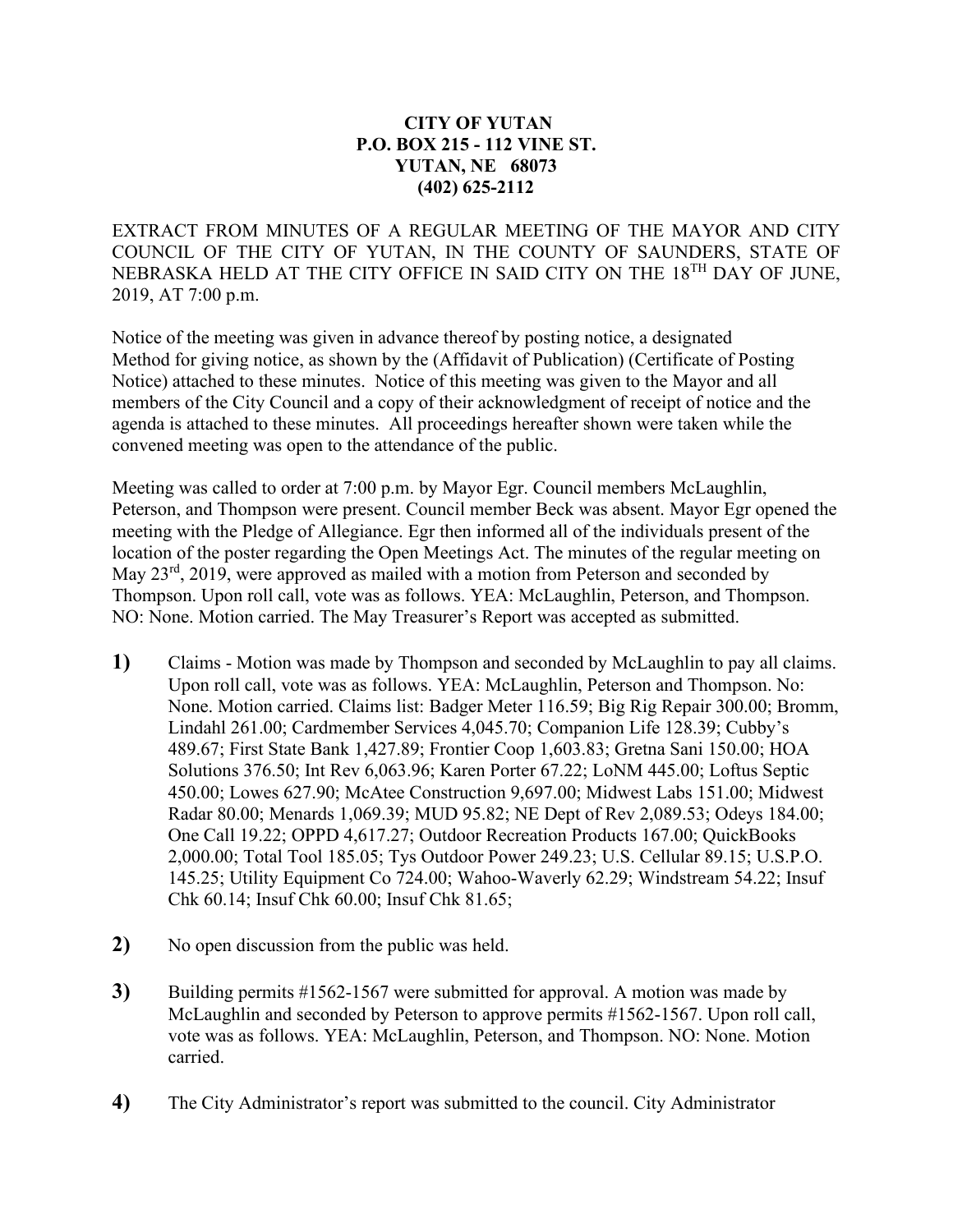Bockelmann explained that he did not receive supervisor reports from the library, police, or maintenance departments this month for various reasons. However, Utility Superintendent Thiessen was in attendance to provide the council with the information that would have been featured in his monthly report; he informed the council that the City would be unable to discharge into the creek for the rest of this year and would, instead, discharge through the irrigation system if needed.

- **5)** A motion was made by Thompson and seconded by Peterson to accept the appointment of Katy Neukirch as City Clerk-Treasurer and TIF Administrator. Upon roll call, vote was as follows. YEA: McLaughlin, Peterson, and Thompson. NO: None. Motion carried.
- **6)** Resolution 2019-5: A RESOLUTION OF THE MAYOR AND CITY COUNCIL OF THE CITY OF YUTAN, NEBRASKA, AUTHORIZING THE SALE OF PERSONAL PROPERTY. A motion to approve Resolution 2019-5 was made by Peterson and seconded by Thompson. Upon roll call, vote was as follows. YEA: McLaughlin, Peterson, and Thompson. NO: None. Motion carried.
- **7)** Resolution 2019-6: A RESOLUTION OF THE CITY COUNCIL OF THE CITY OF YUTAN, NEBRASKA, AUTHORIZING THE MAYOR TO SIGN AN INTERLOCAL COOPERATION AGREEMENT WITH THE CITY OF FREMONT FOR BUILDING INSPECTION AND BUILDING PLAN REVIEW. A motion to approve Resolution 2019-6 was made by Thompson and seconded by Peterson. Upon roll call, vote was as follows. YEA: McLaughlin, Peterson, and Thompson. NO: None. Motion carried.
- **8)** Ordinance 744: AN ORDINANCE OF THE CITY OF YUTAN, NEBRASKA, TO AMEND CHAPTER 9, ARTICLE 3, SECTION 301: BUILDING INSPECTIONS REQUIREMENTS; TO REPEAL ALL ORDINANCES IN CONFLICT HEREWITH; AND TO PROVIDE FOR EFFECTIVE DATE THEREOF. A motion to waive the three readings of Ordinance 744 was made by Thompson and seconded by McLaughlin. Upon roll call, vote was as follows. YEA: McLaughlin, Peterson, and Thompson. NO: None. Motion carried. A motion to approve Ordinance 744 was made by Thompson and seconded by Peterson. Upon roll call, vote was as follows. YEA: McLaughlin, Peterson, and Thompson. NO: None. Motion carried.
- **9)** Ordinance 745: AN ORDINANCE GRANTING THE MAYOR AND CITY ADMINISTRATOR THE AUTHORITY TO MAKE CERTAIN PURCHASES WITH NOTIFICATION TO THE CITY COUNCIL. Brief discussion was held on whether all spending should go through the City Administrator or whether department heads should be able to make purchases up to \$500 without prior approval. A motion to waive the three readings of Ordinance 745 was made by McLaughlin and seconded by Peterson. Upon roll call, vote was as follows. YEA: McLaughlin, Peterson, and Thompson. NO: None. Motion carried. A motion to approve Ordinance 745 was made by Peterson and seconded by Thompson. Upon roll call, vote was as follows. YEA: McLaughlin, Peterson, and Thompson. NO: None. Motion carried.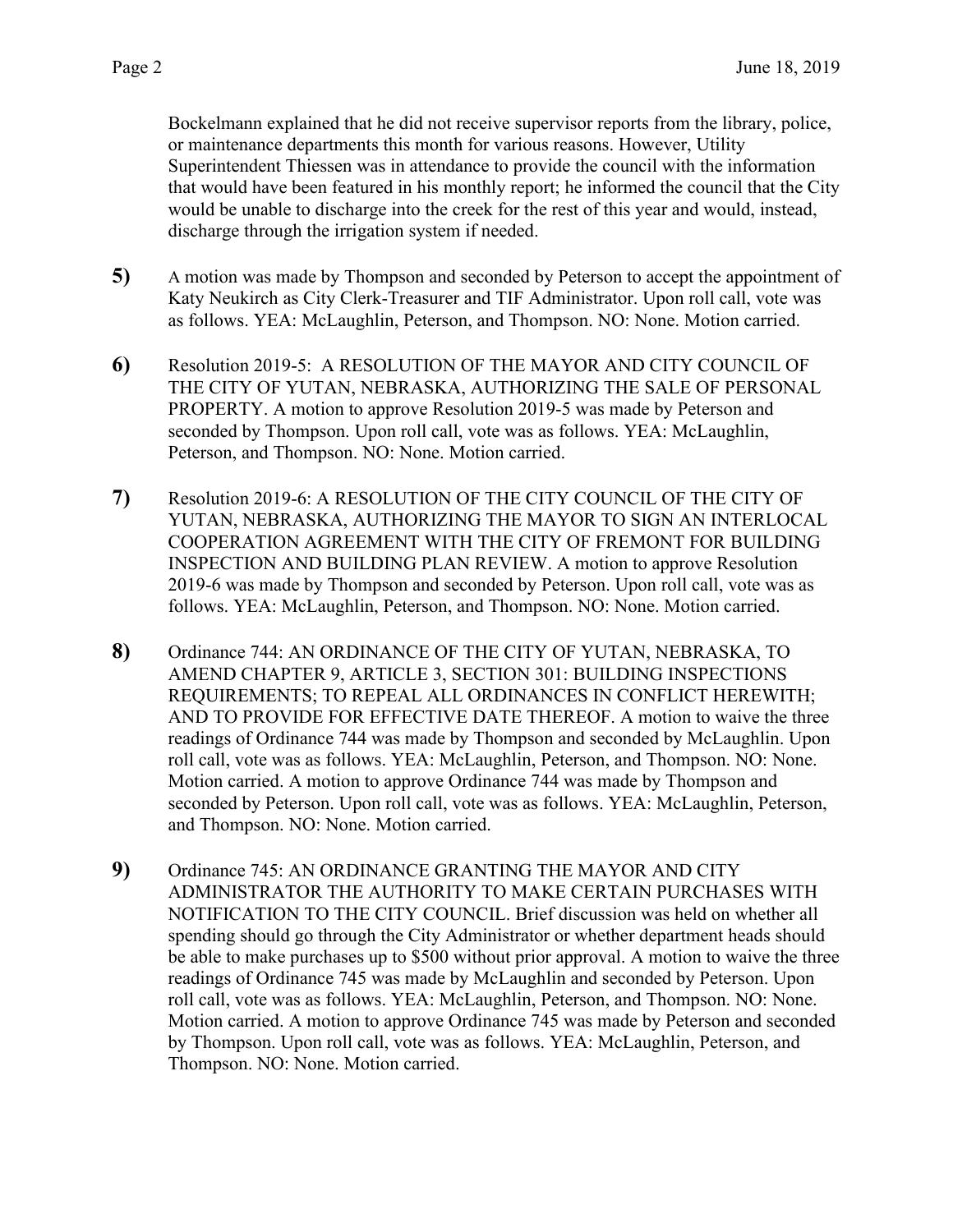- **10)** Resolution 2019-7: A RESOLUTION OF THE CITY COUNCIL OF THE CITY OF YUTAN, NEBRASKA, AUTHORIZING THE MAYOR TO SIGN AN INTERLOCAL COOPERATION AGREEMENT WITH THE CITY OF WAHOO FOR MOSQUITO CONTROL SERVICES WITHIN THE CITY OF YUTAN. A motion to approve Resolution 2019-7 was made by Peterson and seconded by Thompson. Upon roll call, vote was as follows. YEA: McLaughlin, Peterson, and Thompson. NO: None. Motion carried.
- **11)** City Administrator Bockelmann explained to the council that the currently drafted agreement would pose no cost to the City but would have a 2.65% charge, with a \$1.00 minimum charge, to the customer for utility bill payments and a 4.00% charge, with a \$1.00 minimum, for administrative payments, like payment for police citations. The council agreed that accepting credit cards at the Yutan City Office would be beneficial. The City Administrator was given authorization to enter into an agreement to provide this convenience.
- **12)** The council reviewed JEO's estimate for completing repairs and replacements to the concrete on Cedar Drive. Council member McLaughlin asked whether it was JEO's recommendation to complete samples of the concrete and how many samples they would recommend. City Administrator Bockelmann informed him that they plan on taking three or four samples on Cedar Drive. Mayor Egr asked what the overhead charge on the estimate entails and was informed by the City Administrator that JEO builds that into estimates to account for any unforeseen expenses. City Administrator Bockelmann was then asked what the timeline would be for this project, and he explained that, with the bidding process the City must go through, this project likely wouldn't be possible until next summer.
- **13)** City Administrator Bockelmann suggested early July for the budget workshop, and the council members discussed their availability. It was decided that a budget workshop would be held on July 8, 2019, at 6:00 p.m.
- **14)** Council Discussion: Council member McLaughlin asked when the improvements to the approach of the Union Pacific railroad tracks would occur and was informed that it would be completed on Thursday, June 20<sup>th</sup>, weather permitting. He also mentioned the need to paint the bathrooms at Itan ballfield. The council also discussed using existing asphalt shavings to fill in around  $2<sup>nd</sup>$  Street. It was mentioned that Luke Woster asked for more rock around the bleachers at Itan Ballfield. Council member Peterson asked about siding the small building by the water tower and asked about getting prices on what that would cost, since the building has been painted repeatedly and keeps chipping. Council member Peterson also asked about police coverage for Yutan Days and was told that four offices are scheduled to work. The council then discussed the City's regulations regarding sidewalk maintenance, as there are several residential sidewalks needing repairs. Council member Thompson explained to the council that cell service in the basement of the fire hall is not adequate to accommodate using the basement as a command center in the event of an emergency. The fire department could purchase a cell signal booster for